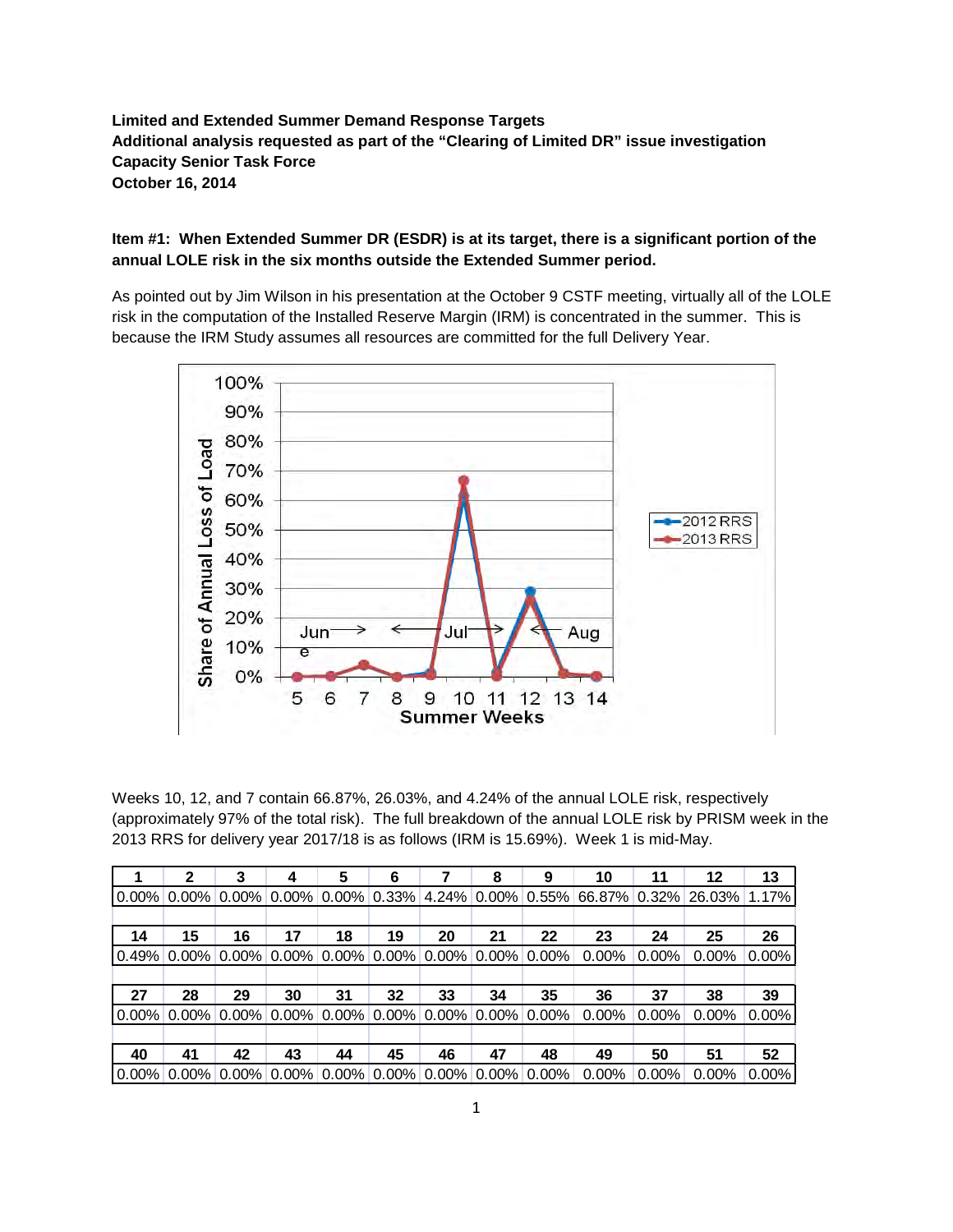By design, the current Extended Summer Reliability Target for the RTO is computed by taking the IRM base case and adding Extended Summer DR, replacing an equivalent amount of generation, until the RTO LOLE risk is increased by 10%. This increase in risk occurs because the IRM base case is constructed using annual resources only; when a resource of restricted availability, such as Extended Summer DR, is added to the system, displacing annual resources, there will be a certain amount of Extended Summer DR that will trigger LOLE risk during the weeks in which the restricted resources are not available.

The LOLE risk distribution depicted in the figure above, takes the shape in the figure below once the Extended Summer DR reaches the 2017/2018 BRA target (LOLE risk is increased to 0.11 days/year).



From this figure, it is clear that when the target Extended Summer DR (~10.5 %) is added to the system, most of the LOLE risk still remains in the summer. However, a non-negligible portion of the LOLE risk is shifted to weeks 36-37 (second half of January). The full breakdown of the LOLE risk by PRISM week (week 1 is mid-May) in the case above is as follows: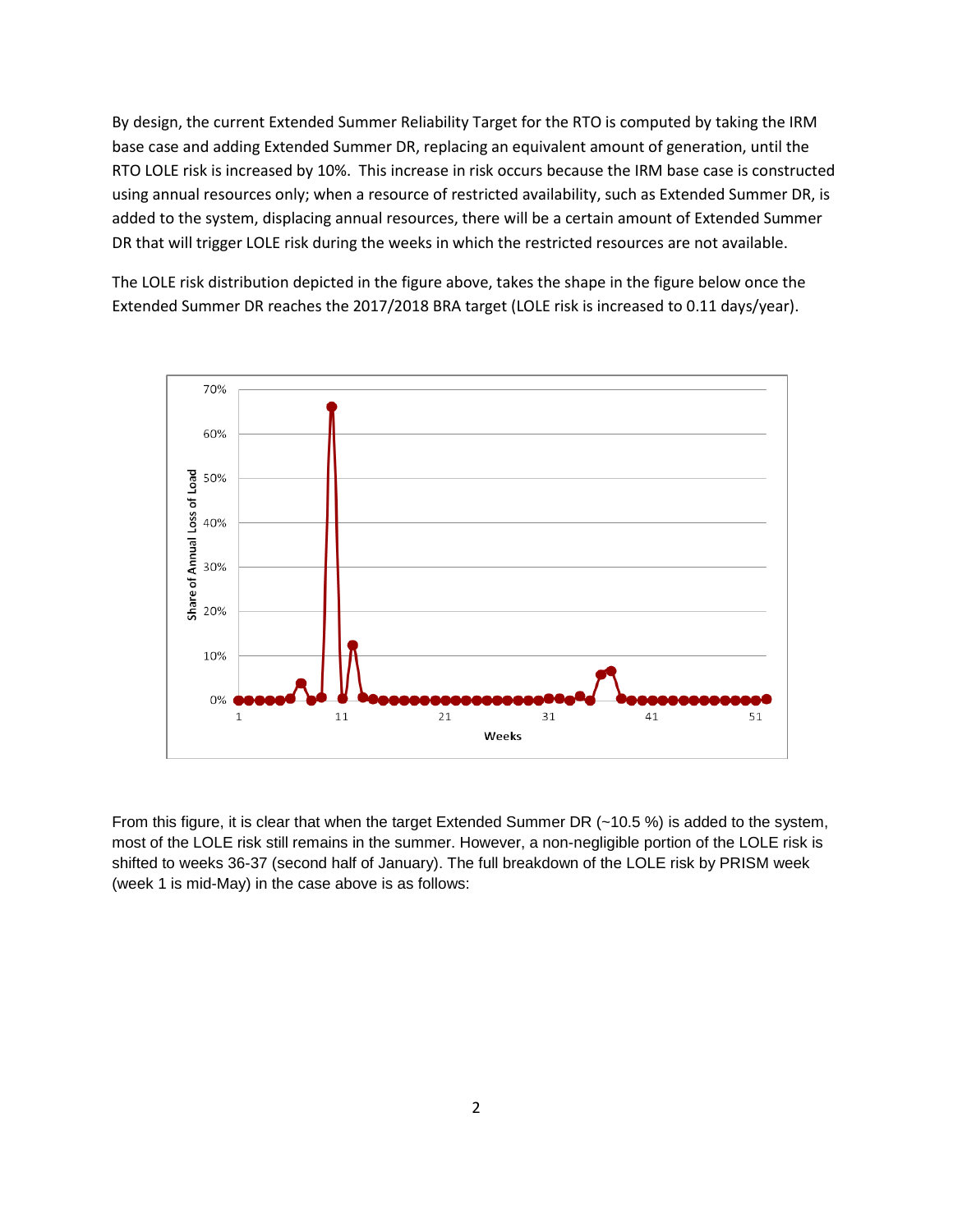|          | 2  | 3                                                                                | 4  | 5  | 6  |    | 8  | 9  | 10                                                                                            | 11       | 12       | 13       |
|----------|----|----------------------------------------------------------------------------------|----|----|----|----|----|----|-----------------------------------------------------------------------------------------------|----------|----------|----------|
|          |    |                                                                                  |    |    |    |    |    |    | $\mid$ 0.00% 0.00% 0.00% 0.00% 0.04% 0.42% 3.88% 0.00% 0.67% 66.21% 0.37% 12.45% 0.63% $\mid$ |          |          |          |
|          |    |                                                                                  |    |    |    |    |    |    |                                                                                               |          |          |          |
| 14       | 15 | 16                                                                               | 17 | 18 | 19 | 20 | 21 | 22 | 23                                                                                            | 24       | 25       | 26       |
| $0.32\%$ |    | $0.00\%$ $0.00\%$ $0.00\%$ $0.00\%$ $0.00\%$ $0.00\%$ $0.00\%$ $0.00\%$ $0.00\%$ |    |    |    |    |    |    | 0.00%                                                                                         | $0.00\%$ | $0.00\%$ | $0.00\%$ |
|          |    |                                                                                  |    |    |    |    |    |    |                                                                                               |          |          |          |
| 27       | 28 | 29                                                                               | 30 | 31 | 32 | 33 | 34 | 35 | 36                                                                                            | 37       | 38       | 39       |
|          |    |                                                                                  |    |    |    |    |    |    | $\vert 0.00\%$ 0.00% 0.00% 0.00% 0.41% 0.43% 0.00% 0.92% 0.02% 5.76%                          | 6.69%    | 0.45%    | 0.05%    |
|          |    |                                                                                  |    |    |    |    |    |    |                                                                                               |          |          |          |
| 40       | 41 | 42                                                                               | 43 | 44 | 45 | 46 | 47 | 48 | 49                                                                                            | 50       | 51       | 52       |
|          |    |                                                                                  |    |    |    |    |    |    | $10.01\%$ 0.00% 0.00% 0.00% 0.00% 0.00% 0.00% 0.00% 0.00% 0.00%                               | $0.00\%$ | $0.00\%$ | 0.23%    |

The weeks in which Extended Summer DR is not available are highlighted in pink in the table above. The total LOLE risk in these weeks represents 14.76% of the annual LOLE risk.

## **Item #2: Annual Resources provide more reliability value than Extended Summer Resources when RPM clears above the IRM.**

Consider the previous IRM case (Extended Summer DR is at its target; total LOLE=0.11 days/year) and the following scenarios:

Scenario 1: RPM clears 1% above the IRM.

Scenario 1.A: The additional 1% are Annual Resources

Scenario 1.B: The additional 1% are Extended Summer Resources

Under Scenario 1.A, the LOLE decreases from 0.11 to 0.075 days/year (a 32% decrease). This is due to a reserve margin above the IRM (16.69%) and to the year-long availability of the additional resources.

Under Scenario 1.B, the LOLE decreases from 0.11 to 0.082 days/year (a 25% decrease). The decrease in LOLE is less than in Scenario 1.A due to the 26 week unavailability of the additional resources cleared.

Annual resources, therefore, provide an LOLE decrease that is 7 percentage points greater than the LOLE decrease provided by Extended Summer resources. If the same comparison is made for scenarios in which RPM clears more than 1% above the IRM, the difference in the LOLE decrease between the two types of resources is even greater.

## **Item #3: The current RTO Limited DR Target (~5%) already accounts for an LOLE increase of 10% with respect to the RTO IRM base case.**

The Extended Summer DR target discussed above is used in RPM to set the Minimum Annual Resource Requirement (MARR = Reliability Requirement – Extended Summer DR Target). In other words, for RPM purposes, the difference between the Reliability Requirement and the MARR can either be Limited DR or Extended Summer DR or a mixture of both products.

The current Limited DR Target tests examine the probability of needing the product when it is not available (an 11<sup>th</sup> time or a  $7<sup>th</sup>$  hour), but these tests do not assess the additional LOLE risk that Limited DR can contribute to the system (by displacing Annual and/or Extended Summer Resources).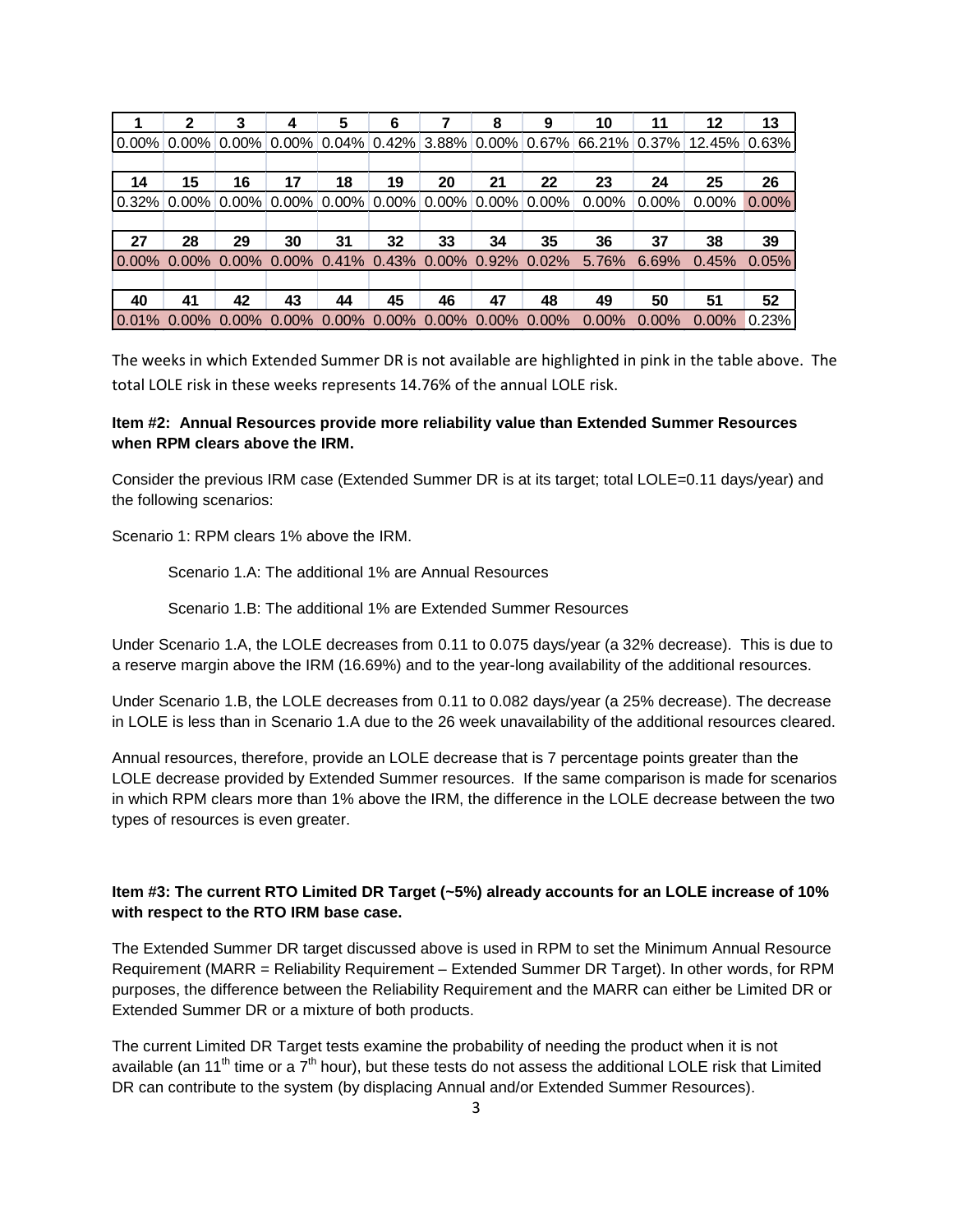In order to assess this risk, a similar test to the Extended Summer DR target test was performed. Limited DR was assumed to be available during 3 weeks in the summer (the 3 weeks with the highest LOLE risk; in the example presented at the beginning of this document, these weeks are 7, 10, and 12). This assumption is rather non-conservative given that Limited DR is only obligated to respond on ten days (which is equivalent to two weeks in PRISM). The same IRM case from the 2013 RRS for delivery year 2017/18 was used as a base case to compute the amount of Limited DR that triggers a 10% LOLE risk increase.

The base case has a starting LOLE of 0.1 days/year with the weekly LOLE distribution and table shown on page 1 of this document. When the Limited DR Target reaches 4.9%, the total LOLE risk is 0.11 days/year (i.e., a 10% increase over the base case LOLE risk). The two figures below are included for illustrative purposes to explain why the annual LOLE increases to 0.11 days/year when 4.9% Limited DR displaces an equal amount of annual resources in the case.

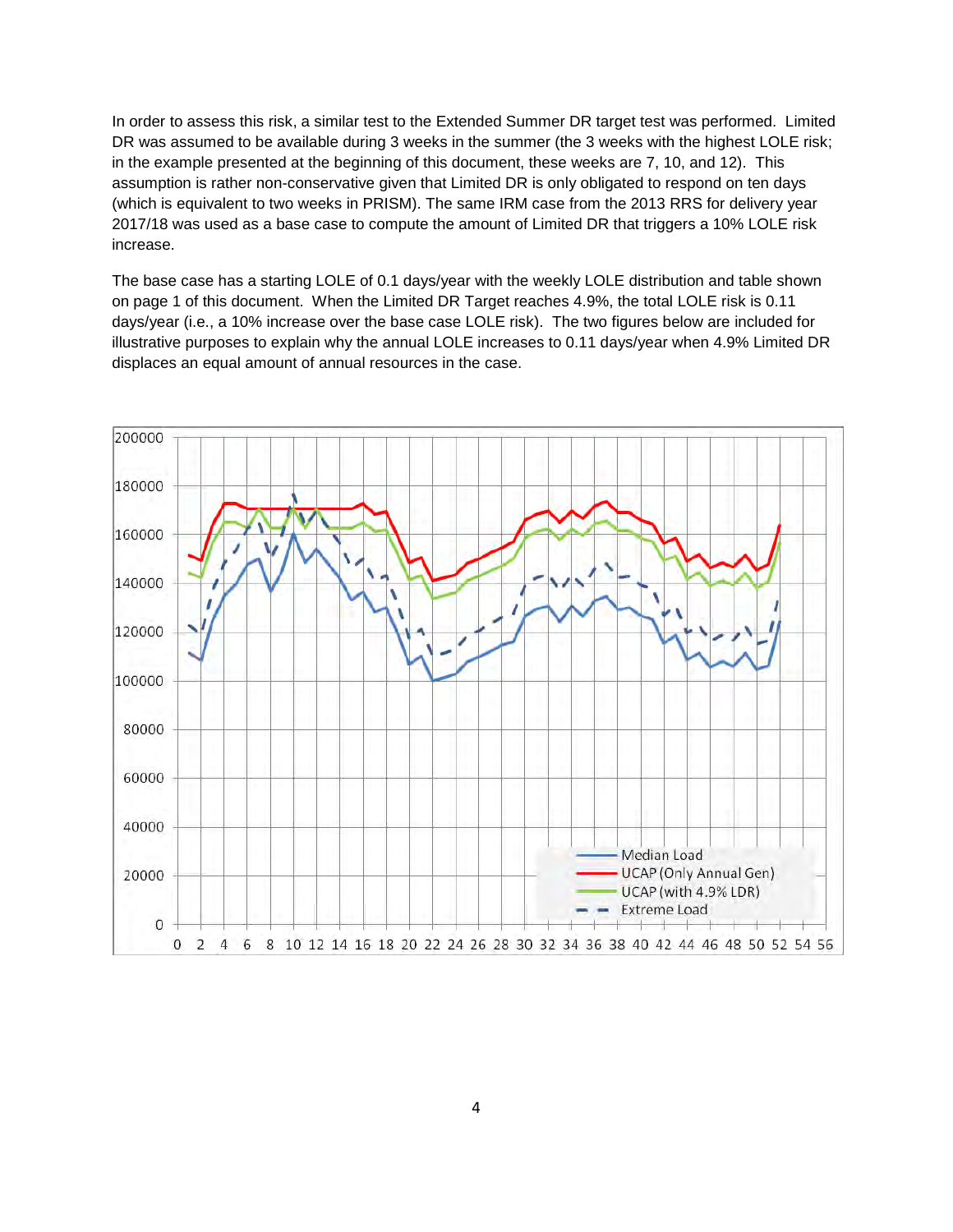

The red line in the figures above represents the average amount of unforced capacity (UCAP) in each week of the year. The solid blue line represents the weekly median load and the dashed blue line represents a weekly extreme load. In the IRM base case, it can be seen that most of the LOLE risk is concentrated during weeks 10 and 12 (dashed blue line crossing solid red line). When a certain amount of Limited DR (4.9% of the Reliability Requirement) is added to the system (displacing an equivalent amount of annual resources), the UCAP is represented now by the solid green line. Note the amount of UCAP is now equivalent to the amount of UCAP in the base case only in weeks 7, 10 and 12 (the three weeks when Limited DR is assumed to be available). For all other weeks, there is less UCAP available than in the base case. This translates into increased LOLE risk during some of those weeks (dashed blue line touches solid green line in weeks 6, 9, 11, 13). A breakdown of the LOLE risk by PRISM week when Limited DR is at 4.9% and the annual LOLE is 0.11 days/year is presented below:

|          | $\mathbf{2}$ | 3                                                        |    | 5  | 6  |    | 8  | 9  | 10                                                                           | 11       | $12 \,$  | 13       |
|----------|--------------|----------------------------------------------------------|----|----|----|----|----|----|------------------------------------------------------------------------------|----------|----------|----------|
| $0.00\%$ |              |                                                          |    |    |    |    |    |    | $0.00\%$ 0.00% 0.00% 0.25% 6.59% 3.25% 0.00% 6.71% 57.81% 6.55% 10.76% 5.80% |          |          |          |
|          |              |                                                          |    |    |    |    |    |    |                                                                              |          |          |          |
| 14       | 15           | 16                                                       | 17 | 18 | 19 | 20 | 21 | 22 | 23                                                                           | 24       | 25       | 26       |
|          |              |                                                          |    |    |    |    |    |    | $\vert 2.18\%$ 0.00% 0.00% 0.00% 0.00% 0.00% 0.00% 0.00% 0.00% 0.00%         | $0.00\%$ | $0.00\%$ | $0.00\%$ |
|          |              |                                                          |    |    |    |    |    |    |                                                                              |          |          |          |
| 27       | 28           | 29                                                       | 30 | 31 | 32 | 33 | 34 | 35 | 36                                                                           | 37       | 38       | 39       |
|          |              |                                                          |    |    |    |    |    |    | $0.00\%$ 0.00% 0.00% 0.00% 0.00% 0.00% 0.00% 0.00% 0.00% 0.00%               | $0.00\%$ | $0.00\%$ | $0.00\%$ |
|          |              |                                                          |    |    |    |    |    |    |                                                                              |          |          |          |
| 40       | 41           | 42                                                       | 43 | 44 | 45 | 46 | 47 | 48 | 49                                                                           | 50       | 51       | 52       |
|          |              | $0.00\%$ 0.00% 0.00% 0.00% 0.00% 0.00% 0.00% 0.00% 0.00% |    |    |    |    |    |    | $0.00\%$                                                                     | $0.00\%$ | $0.00\%$ | 0.08%    |

The weeks that have more than 2% of the total LOLE risk are highlighted in orange. In the base case, only weeks 7, 10, and 12 had more than 2% each of the total LOLE risk. When 4.9% of Limited DR is